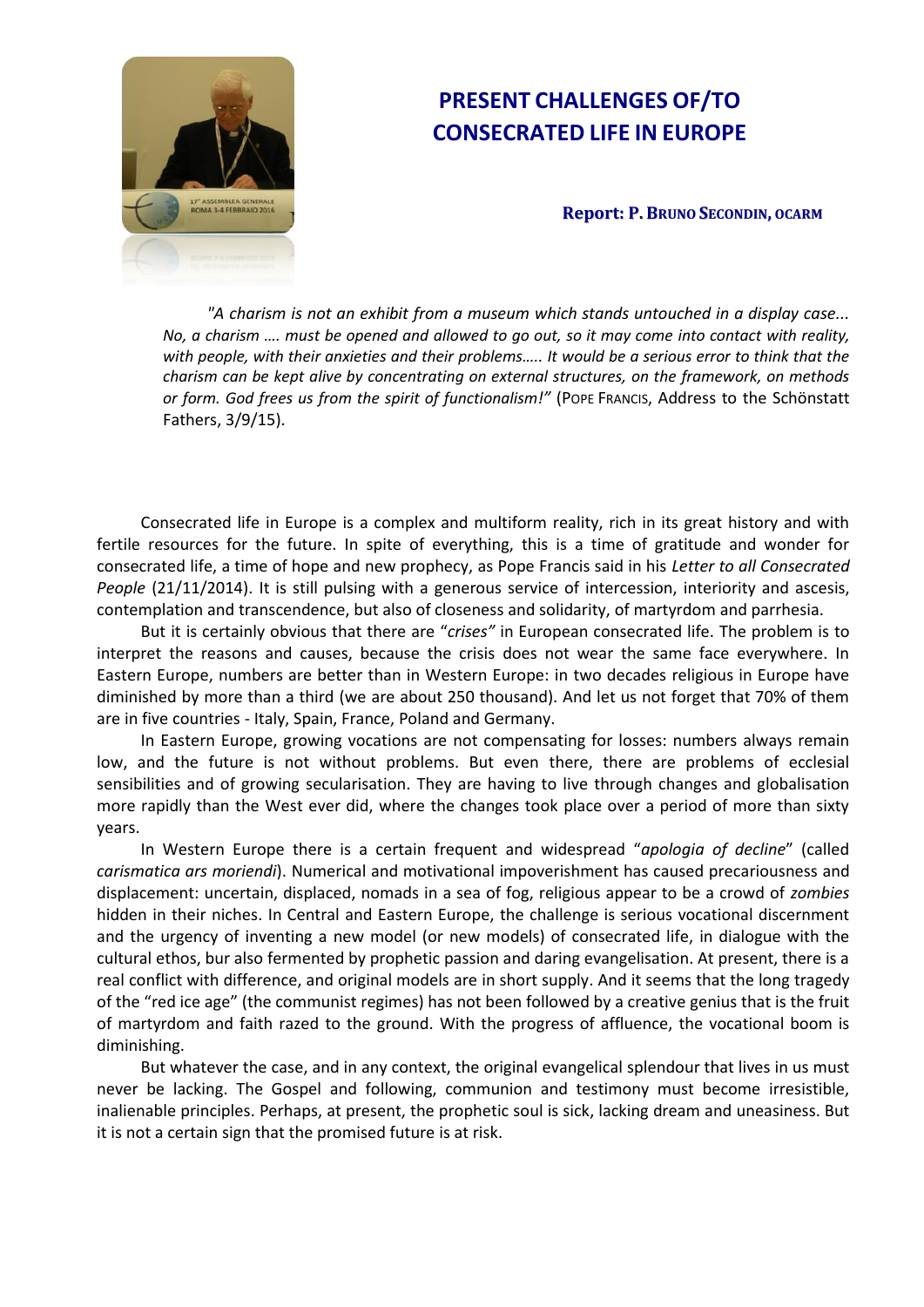New theological proposals for consecrated life are also lacking, both in the east and in the west. Certainly, we have had a lot of theology during these years, theology of good quality<sup>1</sup>. The *aphasia* of inspiring newness indicates that there is no inventive genius to be interpreted and themed; theological proposals risk being exercises in *gnosticism*<sup>2</sup> ... and theologians, therefore, lack the first raw material on which to work. And the "theology of consecrated life" can do nothing but repeat the recent past, or, worse, fantasise about miraculous solutions… or idolise models that are completely sterile and obsolete. We have to pass from efficiency and pride in works and in numbers, to the primacy of signs and communion in the perspective of compassionate solidarity and persuasive interiority.

### **1. Between** *receptio* **and** *renovatio*

The post-Conciliar renewal was a period of intense activity of *exploration* and *reworking*. It is not easy to find in other Church groups anything similar to the vast construction site for a*ggiornamento* that was realised by consecrated life; it was a prolonged task, and everyone took part.

This fact is even more significant if we consider that the time between the *receptio* of the event and the directives of Vatican Council II was not very extensive. 50 years are little in comparison with the four centuries that were needed for the full implementation of the Council of Trent. And for consecrated life, it must be said that the protagonist was less the *decrees of reform* than a diffused creativity, an ecclesial and historical passion that even exploded into "new forms" of life<sup>3</sup>.

The *receptio* of the *renewal* of Vatican II was polycentric and multicultural, within a cultural situation in rapid global change, but also - at first - without the original contribution of Eastern Europe, (then frozen in atheist regimes).

There was an *exploration* of new paths: places of unprecedented presence and risky pastoral methods, sustained by solid interpretative theologies of the identity of consecrated life and a reinterpretation of initial charismatic inspirations. But there were also internal Church relationships with a spirit of synergy and dialogue with contemporaries, recognising and interpreting unease and new sensibilities. There was a new *reinterpretation* of the *patrimony* which constitutes the specific identity of every institute, defined by canon law as: "The intentions and projects of the founders, sanctioned by the competent authority of the Church, relative to the nature, the end, the spirit and the disposition of the institute, and also its healthy traditions" (can. 578).

This is not confined to written texts and a reinterpretation of archival records, but includes new *hermeneutics*, both theoretical and existential, new ways of giving reality to new discourses: and there have been contributions of intellectual and ecclesial sensibilities from outside Europe. So, when the fall of the walls segregating East Europe and making it invisible and non-communicative made it possible to once again meet the brothers and sisters who had long remained concealed, discord and resistance exploded among them. They had not shared that travail, and they felt themselves being dragged along in a world they found unfamiliar and absurd, a betrayal of their dreams and their foundations. And the resistance still remains.

And all this was in a world in continual and rapid mutation, and it made *Gaudium et Spes,* the most open of the Conciliar documents, seem old very quickly. I quote some fundamental dates of the changes of that epoch: 1968 (France, May, student riots), 1989 (fall of the Berlin Wall), 2001 (the Twin Towers), 2008 (the economic crisis). All historical events that forced in new challenges and new strategies. For the Church, there were changes of Pope, with their different sensitivities to pastoral options and styles of witness. We can say that the twentieth century was *prolonged* in the Church, and closed with the resignation of Benedict XVI.

<sup>1</sup> . The bibliography is immense. Cf. AA. VV., *Il Concilio Vaticano II e la vita consacrata. Fedeltà e rinnovamento*, Il Calamo, Rome 2014*;* BOCOS MERINO A., *Un racconto nello Spirito. La vita religiosa nel post-concilio,* Dehoniane, Bologna 2013 (orig. 2011); GARCÍA PAREDES J.C.R., *Teología de la vida religiosa*, BAC, Madrid 2000; GUCCINI L., *Vita consacrata: le radici ritrovate,* Dehoniane, Bologna 2014<sup>3</sup> ; LÉCRIVAIN Ph., *Une manière de vivre. Les religieux aujourd'hui,* Lessius, Brussels 2009; MANICARDI L., *La vita religiosa: radici e futuro,* Dehoniane, Bologna 2012; ROVIRA ARUMÍ J., *La vida consagrada hoy. Renovacion, desafíos, vitalidad,* Claretianas, Madrid 2011; SECONDIN B., *Il profumo di Betania. La vita consacrata come mistica, profezia, terapia*, Dehoniane, Bologna 1997; IDEM, *Abitare gli orizzonti. Simboli, modelli e sfide della vita consacrata,* Paoline, Milan 2002.

<sup>2</sup> . Cf. GUCCINI L., *Vita consacrata*, cit., 37.

<sup>3</sup> . We tried a balance on the occasion of the 1994 Synod: SECONDIN B., *Per una fedeltà creativa. La vita consacrata dopo il Sinodo,* Paoline, Milan 1995. A particularly valuable book: HERZIG A., *"Orden-Christen". Theologie des Ordenslebens in der Zeit nach dem Zweiten Vatikanischen Konzil,* Echter, Würzburg 1991.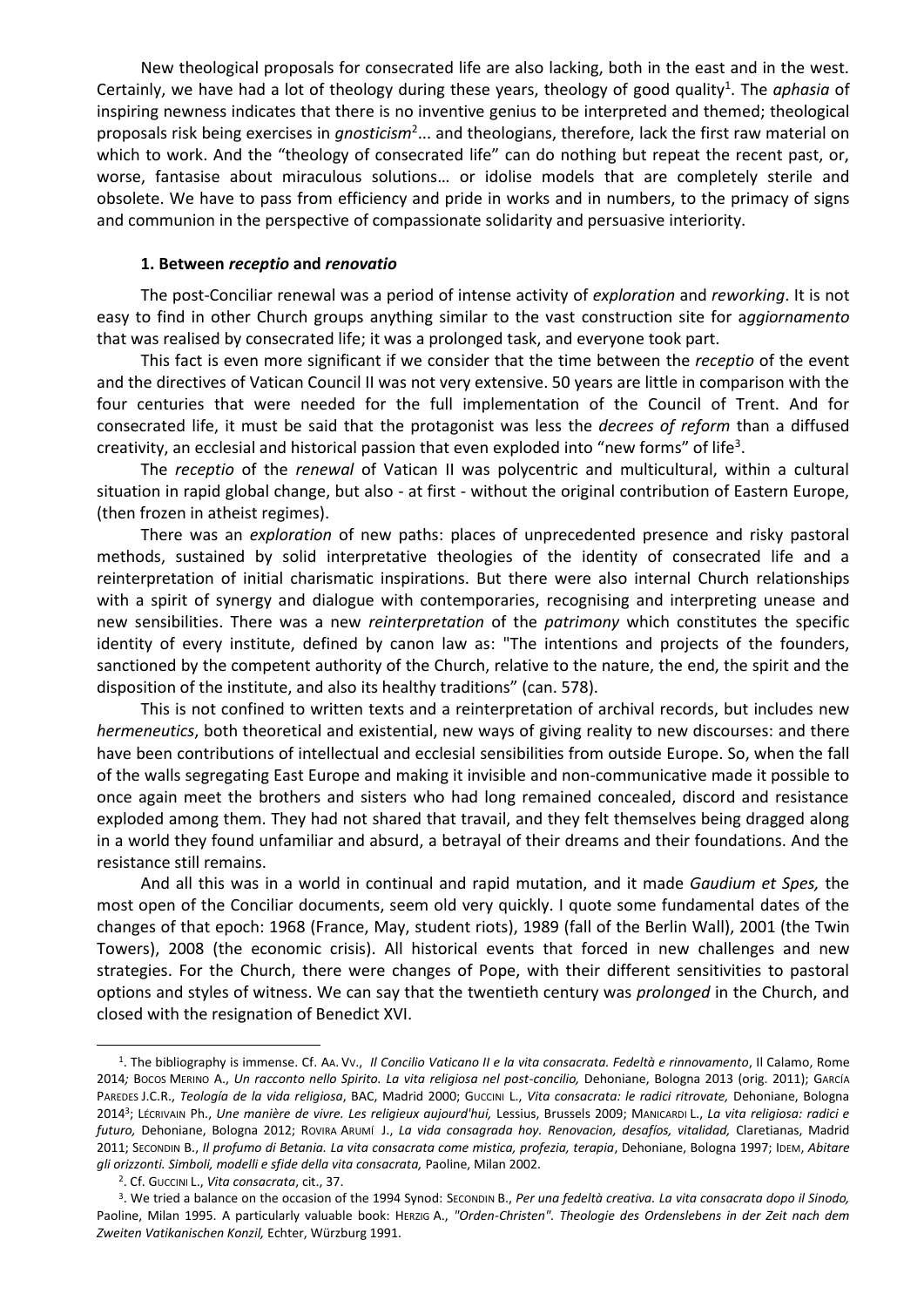### **2. With the** *peripheries* **at heart**

 $\overline{a}$ 

Now, with Pope Francis, we have the impression that a new phase of conciliar *receptio* has opened. We are spurred to re-open the debate on *evangelical* poverty as a typical *forma Ecclesiae* and as a *forma Christi.* We are constantly being asked to rediscover the art of neighbourliness and charity towards the least, in the context of *global indifference*<sup>4</sup> .

Who more than religious could feel themselves challenged by this insistence on evangelical life and passionate service of every marginalised person? It is as if Pope Francis is launching ever farther ahead, into our own history and towards the existential peripheries, the capacities for evangelisation operative in the Church. He asks us to live as an *outgoing Church* - maybe even an *accident*-*prone Church -* abandoning the narrow positions we have adopted. He calls us to recognise, by service and contemplation, *the flesh of* Christ in the poor and marginalised. And he does this when our anaemia and our inability to recognise guide models could rather favour a prudent retreat to positions already acquired, maintenance without risk, saving what can be saved. He chastises withdrawal and sadness, closures and weary hands. "Wake up the world!" he said to the Superiors General.

Consecrated life has a glorious history, rich in holiness and prophecy, in its service of the poor and weak. Even during the last decades there has been no lack of attempts at fraternal solidarity and ingenious, enterprising service in the midst of the new poverties at all the peripheries. The enterprise perhaps seems less lively today, but it remains true that this is one of the characteristics everyone admires. If anything, it is risking new beneficiaries and new frontiers, still exploring daringly inside the *refuse* of history, the social rejects, the thousand forms of disfigured faces and trampled dignity: "branded, by this mission of bringing light, blessing, enlivening, raising up, healing and freeing" (*EG*  273).

The *works* of every kind are there to testify to a glorious history, fruit of an unwearying willingness to dirty the hands, to get going, to invent new ways for healing and liberating, for human promotion and evangelical neighbourliness. The differing wounds of the last and least have become apertures for seeing wider and farther, and have generated forms of service to sensitise the heedless to a tangle of injustices, for offering the balm of solidarity and tenderness, dignity and hope to those who have never known respect and fraternity.

The crisis of our "works of mercy" - so numerous and historically important even for the history of civilisation - are posing us serious problems for the future. We are feeling the ground giving way under our feet, because we thought these works gave us dignity and the right to exist and feel ourselves Church, gave us a claim to rights and utilities. When they crumble away, a certain model of consecrated life disappears, an ecclesial model, a whole history of charity, of services, of feminine enterprise - and everything becomes unsteady. We have, perhaps, confused the testimony of charity with the organisation of "onerous social services". Many transfer this model (now worn-out and unfocussed in the West, where it was born and consolidated) to other places that are less evolved. But sooner or later, even there, they will be discarded, not so much because the works of mercy become useless, but because the standardised model no longer holds up (cf. Brazil). There is need to invent others, in response to new needs, new challenges, new emergencies: but also in synergy with new coresponsibilities, new availabilities.

Let us not limit ourselves to short-sighted, administrative conservation of what we are already doing. Pope Francis suggests: "I ask you to work concretely in welcoming refugees, drawing near to the poor, and finding creative ways to catechise, to proclaim the Gospel and to teach others how to pray. Consequently, I would hope that structures can be streamlined, large religious houses repurposed for works which better respond to the present demands of evangelization and charity, and apostolates adjusted to new needs " (*Letter to all Consecrated people,* II,4). This very realistic sentence was part of an invitation to "create 'alternate spaces' where the Gospel approach of self-giving, fraternity, embracing differences, and love of one another can thrive" (II,2).

<sup>4</sup> . Besides the fundamental text of the Apostolic Exhortation *Evangelii Gaudium* (24 Nov.2013), see also the two famous interviews transcribed by da SPADARO, A. *Intervista a Papa Francesco,* in *La Civiltà Cattolica,* 164 (2013/III), 449-477 and the talk to Superiors General: *"Wake up the world!!".* But books to quote would be abundant, as there are so many being published on the ecclesial strategy of Francis. Bookshops are full of them in various languages.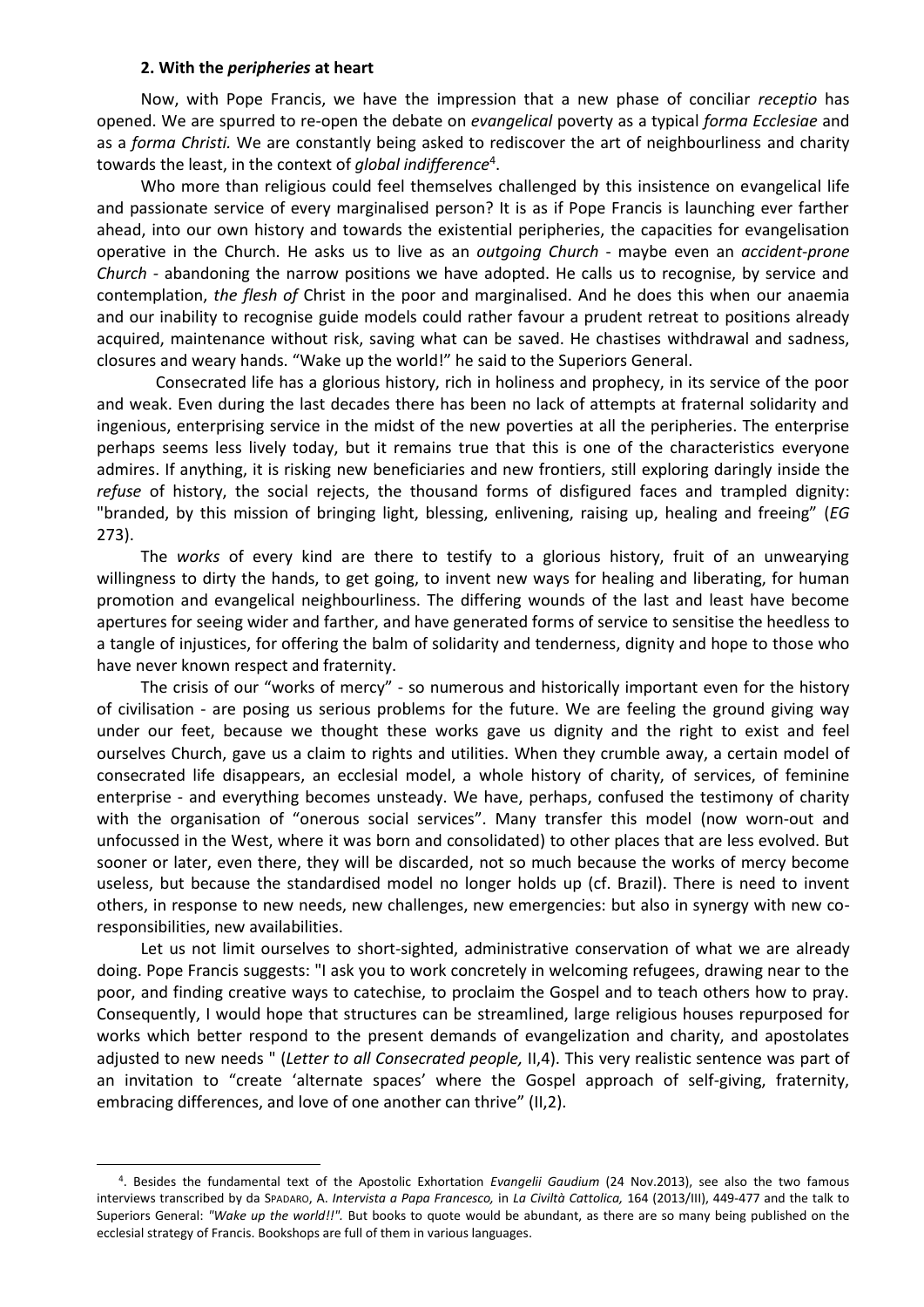# **3. A Biblical page:** *Acts of the Apostles* **16:1-40**

I shall try to re-visit with you a biblical page which seems to me capable of giving inspiration to our present situation. I am referring to a critical moment Paul found himself in during his second missionary journey. It is in chapter 16 of the Acts of the Apostles; the first experience of evangelising in Europe.

I would like to make some notes in the margin.

3.1. *The moment of suffering:* Paul was wounded by his sharp disagreement with Barnabas (Ac 15:36-40), and this may have even influenced his work, generating a certain confusion and uncertainty, as we see from the difficulties. This surfaces when he lets himself be carried along by events, and especially when he intuits a new call during a nocturnal dream (the appeal of the Macedonian). He responds with generosity, there are no half measures: indeed, he takes the initiative to cross into Europe, and to go significantly further, to a Romanised city. He was not discouraged by the lack of organised religious structures (there was no synagogue), but sensed an opportunity… along by the river, where he found himself among a small group of women.

3.2. *The surprise*: It is strange to find Paul - a bit of a misogynist - seated among the women, speaking and anticipating some response. Lydia was the first adherent: "The Lord opened her heart to accept what Paul was saying" (v. 14). God's action is expressed with a bold vocabulary: the Greek verb (*diènoixen*) is reminiscent of throwing wide open, the opening of a woman's womb for the child to come out. Already a "believer in God", she lets herself be carried to fullness of life. The verb "adhere" (*prosékein*), means grasp, grab, seize, find solidarity. Lydia's adherence to the faith is complemented by insistence that her house should be accepted as the place of the new community: Paul is part of her plan, and he feels "constrained" to accept.

3.3. *Life becomes complicated*: The event proceeds in a rhythm of prayer and preaching, until an incident breaks it up. There was a woman slave, a seer, exploited by her masters, and when Paul and his companions went to pray, she cried out that these foreigners were "servants of the Most High God", making a nuisance of herself (v.18). Eventually Paul, irritated, casts out the spirit of divination that possessed her, so ruining the business of her exploiters. These spread the rumour that these preachers are undermining the usual religious customs: the magistrates are quick to believe this, and have the missionaries beaten and thrown into prison. In spite of the suffering and injustice, even in prison they "sang hymns to God while the other prisoners listened" (v. 25).

3.4. *A light in the night*: while they are still praying and singing, there is a kind of earthquake, their chains fall off and the doors fly open. The gaoler wakes and thinks there is a mass break-out. Reassured by Paul, he cares for the prisoners, washes their wounds, accepts baptism, and invites them to his table to celebrate the baptism of his family. Paul finds friends and disciples where he least expected it. With two families as protagonists, he founds a community at Philippi, in the house of a married woman and the house of a gaoler.

3.5. *What a relief*: the following day, Paul is set free because an injustice had been done to him as a Roman citizen, but it is thought prudent for him to leave the city. But first he goes to the house of Lydia, meets the brothers and sisters and gives them encouragement, and leaves for Thessalonica. The arbitrary choice of accepting an invitation to stay in someone's house becomes a providential resource. Paul will continue to have special concern for the community at Philippi: he informs us about its developments, and accepts support for his work only from them. Above all he gives them, besides his nostalgia and affection, a lovely Christological hymn (Ph 2:6-11), to interpret the sentiments with which he had been welcomed and helped.

### **4. From Word to life**

In the light of this icon, I would like to give some considerations and applications about consecrated life in Europe today. We must not forget that this episode reminds us how evangelisation began in Europe; outside the city, along by the river, among a group of women, the usual methods scotched (Lydia constrains Paul to *accept* hospitality) and through violence (prison without a previous judgement). But we also see here meals taken in solidarity, homes that welcome, brothers and sisters taken into the heart, gifts exchanged freely, the desire to sing to God from the depths of prison.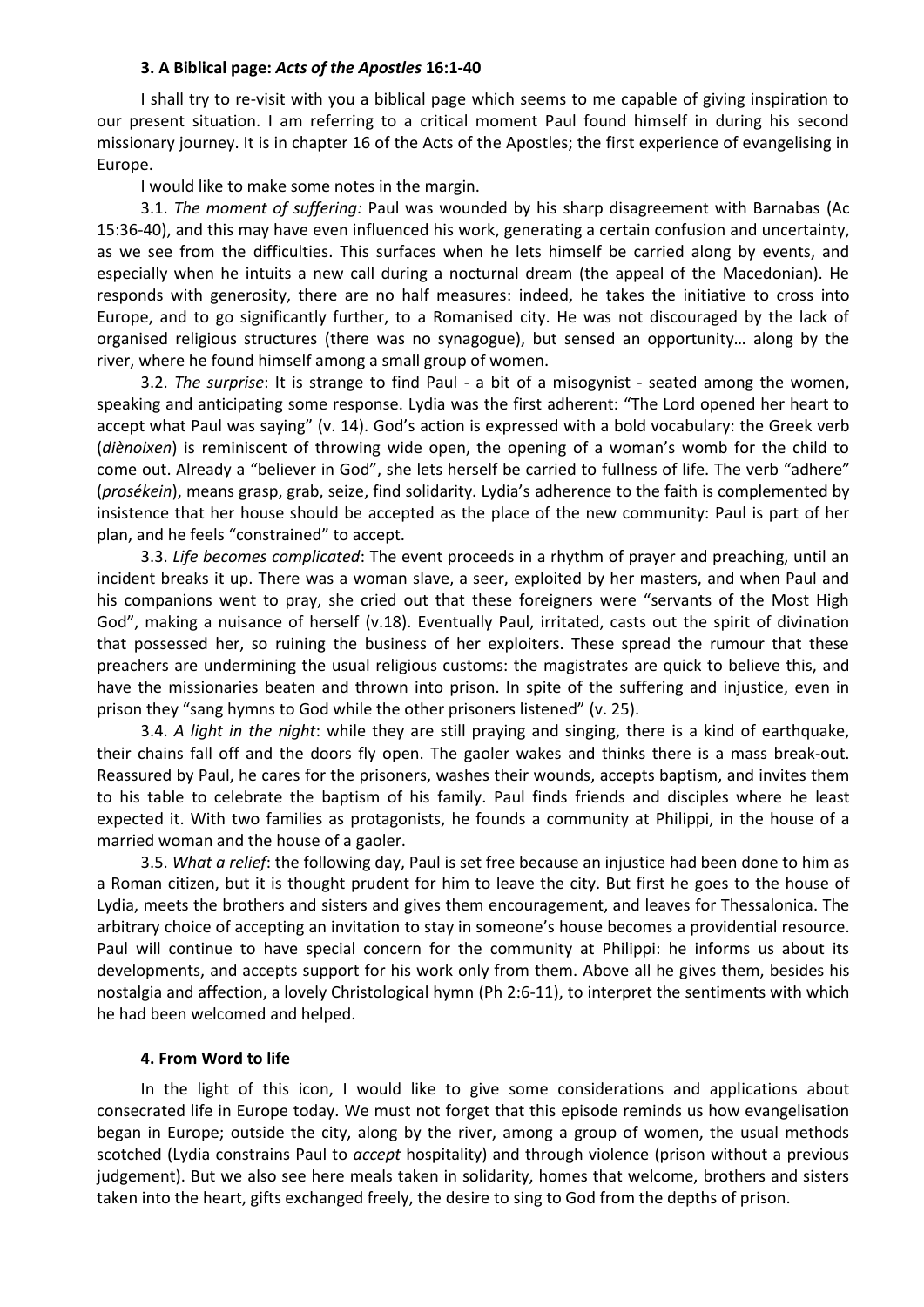4.1. *Paul's adventure* at Philippi is set in the context of a cultural passage that Paul was afraid to face: that of the European and Roman culture, almost unknown to him. But when he is aware that the mysterious hand of the "Spirit of Jesus" is blocking other roads, he accepts the risk and takes an intelligent part in the proceedings. He shows us all that certain difficult and risky situations may make us afraid, but that it essential to accept the delicate signs of God's will, to cling to them, to go forward as protagonists and without anxiety. Even a dream can be a signpost, in the biblical sense, if we are willing and intuitive: but for a testimony that is generative, not merely hyper-efficient.

4.2. *Lack of a public synagogue* constrains Paul and his companions to find less robust, alternative solutions - they "went outside the gates, beside a river" (v. 13) and it is there that they find the women gathered to worship God. Lacking sacred places, it is in this poor and profane environment that they become heralds of the Word of the Lord. Inside the prison, chained and in darkness, they offer the desperate gaoler the light of a faith that has never been chained, and receive from him a solidarity that has the flavour of ecclesial maturity. They sow with willingness and simplicity and the first Christian community is born - without rites, vestments, walls or special sacred objects - for prayer and proclamation.

4.3. *The Lord works:* while Paul and his companions do their part, the Lord *is working* with them. It is the Lord who opens the heart of Lydia to accept what Paul is saying (v. 14). The Lord alone, and only he, has the key to the heart, and knows how to arouse the true and saving reaction of faith. Experience teaches that, in every case, our activities of proclamation and dialogue have the right effect only if the Lord accompanies them. The problem is that we do not always know how to recognise the Lord's hand. We are always there, measuring and evaluating, smugly checking, drawing up statistics, asking for what we consider as efficiency. He sows in the gaps, on the threshold, where frontiers and schemes get broken up: in order to generate new interpersonal relationships.

4.4. *The entire household* is involved in the baptism – *oikon* means friends and relations, servants and domestics - of both Lydia and the gaoler. In Paul's pastoral method, these "households" are the living foundations of evangelisation and reinforcement. It is a call to appreciate the domestic Church, the entire household involved, not just individuals; it shows the sacramental value of the family table. It is another call for a domestic Church, rich in hospitality, prayer, service and exhortation, with many participating, and with women as protagonists. We have to learn - and at times allow ourselves to be *constrained* - to come out of rigid sacrality and ritual (often merely personal) for a warmth that is familial, hospitable and supportive. The new galaxy of experiences of consecrated life called "family" with intense participation of laity, families, men and women, is a pathway to be better explored.

4.5. *Keep nostalgia alive:* After being in prison, Paul had to hurry away from Philippi, and head towards Thessalonica (Ac 17:1). It had therefore been a brief and painful stay, yet he retained an intense nostalgia for that community, for his first European experience. And he took interest in it throughout its evolution and growth, sustaining it in difficulties and gifting it with the jewel of his Christological hymn (Ph 2:5-11) to reaffirm the crucial place of Christ in its faith. Difficulties, risks, wounds, all became symbols and agents for something new, to make their question about God an *open* question, a soul-journey, a search that would lead to all rules and regulations, objectives and results being re-interpreted.

4.6. *When the gods fall*, when the time of faith comes, like opening a credit account with no guarantees and established rules, then it is time for wisdom and *parrhesia,* not for useless idolatry. And does the "new evangelisation" in Europe have some resemblance to this biblical passage? We too are intent on returning to old ways of thinking, recalling past glories, defending what has already been realised, because we do not have the imagination to think of anything else. And, like Paul and his companions, we find ourselves facing obstacles without knowing why, a barrenness of good intentions and habits, unclear interventions from our nature or from the heart's hidden yet available resources; and everything begins there.

4.7. *An intermediate conclusion*. The challenge of talking about God in a European culture that is losing its Christian memories could find here an original inspiration and mystical itinerary that passes through uncertainties and the unexpected, domestic conversations and traumas of despair. Going "outside the gates" along rivers, or to seashores that swallow up desperate refugees, finding courtyards or open spaces to talk informally: all these are in Europe today. It is also rich in new women protagonists, in new forms of aggregation capable of creative hospitality, guided in the dark by a *light*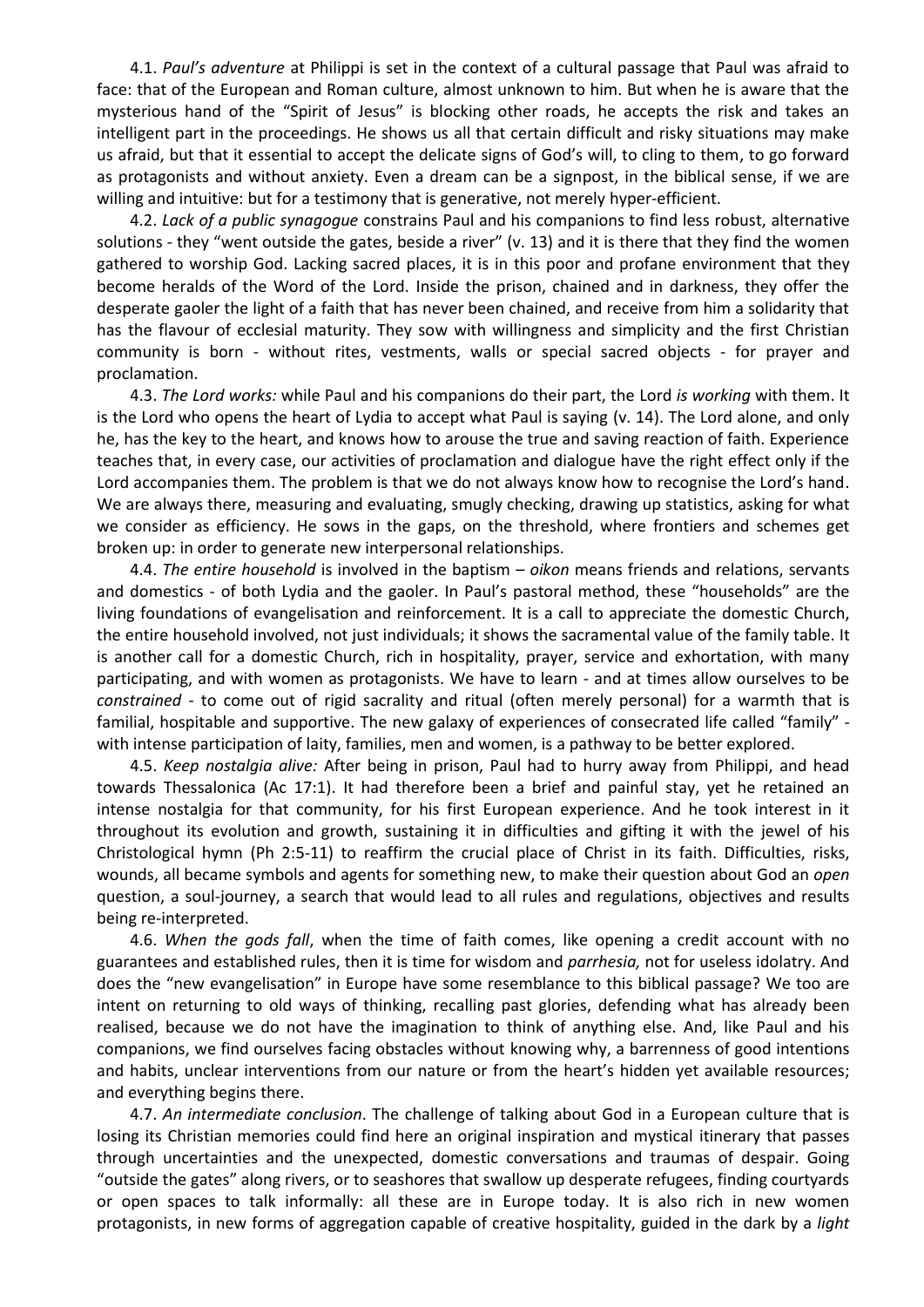of trust, and bending over to wash and tend wounds<sup>5</sup>.

We have learned to keep memories of experiences of fragility, situations of poverty and unjust suffering, and of totally risky improvisations by many founders and foundresses at our origins. We are not just talking about moving memories, and we cannot reduce everything to *golden legends.* We are talking about recovering the state of invention, charism in a state of being born: opportunities that we must always retrieve and live with daring - but also with concreteness and availability. Otherwise we risk earning the Spirit's reproof spoken through the seer of Patmos to the community of Thyatira... (cf. Ap 3:15-29).

## **5. Schengen in precarious balance, and beyond...**

In Europe, we are nearing a very dangerous decision: the present proposal to suspend free circulation of people within the European states (the famous Schengen Agreement). This reveals not only exasperated fear of the new migrants, the apocalyptic and uncontrollable threat of Islamist terrorism, but also closure among the old identities which risk inter-breeding without being prepared for it: and this is the reason why imaginations are at work, why they are afraid and aggressive.

There is an evident crisis in European awareness of itself as a common homeland of peoples and destinies. In the space of a few months we have entered a critical vortex; there is mounting clamour against the strangulating dominance of economic stability, balancing the books, and reciprocal imposition of soulless financial bonds. The disintegration of the Arab Spring, the drift towards fundamentalist, fanatical, cut-throat Islam (we think of Isis), resulted in waves of chaotic migration from the Middle East towards Europe, creating an unexpected and ungovernable chaos.

All Europe has, as it were, woken up to a nightmare: at first this was thought to be confined to Italy, Spain and Greece, their coastlines easily reached by migrants. The routes of migration are now extending from Turkey and Greece, through the Balkans, and have reached the heart of European wellbeing, Germany and further north. We see neither the end nor the solution: Europe is closing its frontiers, renouncing both its hospitality and its solidarity. New walls are being built to block the flux; violence and fear are spreading like a new pestilence. We are assisting - with various degrees of awareness - at the crumbling away of European unity, as ideal, communion and synergy.

And religious are not raising their voices; neither are the European bishops, Pope Francis is the exception; he cries out loudly and courageously. Yet where there are emergencies and suffering, victims and violence, all religious life - both men and women - should be present, enterprising and in solidarity, in harmony and cooperation, inspiring themselves with the Gospel, revealing the Church as hospitable and orientating history. A presence that is not sporadic, does not aim to be at the forefront in the media, but has truly evangelical daring. I think that, in this context exploding daily among us all, there is a primary challenge for us to intercept, advantageous to the entire Church and with repercussions for present society. That is, to be protagonistic and bring an effective contribution, not only using the works and resources we already have, but also as a daring and prophetic *provocation*. We are talking here about courageous denunciation of egoism and fear, of alternative proposals about closures, of a hospitality that is operative and *com-passionate,* in order to restore an attractive and intelligent testimony to our history of hospitality and fruitful living together with all our differences. As Pope Francis says: challenging "sinful structures linked to a model of false development based on the idolatry of money, which leads to lack of concern for the fate of the poor on the part of wealthier individuals and societies; they close their doors, refusing even to see them" (*Message for Lent* 2016).

It seems to me that except for the generosity of scattered initiatives - which surely should be praised and admired - consecrated life as a whole has not known how to make itself into a critical voice, neither has it found systems and networks for alternative action within a Europe full of egoism and fear. Monastic life, with its *cross, plough and book,* laid the foundations of Europe after the dissolution of the Roman Empire. The mendicant orders, with their *evangelising itinerancy* and acceptance of the ethos of popular religion, accompanied and generated the formation of urban culture and democracy. And in early modern times, when culture expanded into wide sections of the population, college and

<sup>5</sup> . The *Talitha Kum* initiative must be remembered here*:* the International Network of Consecrated Life against Peopletrafficking, begun by **UISG** in the context of a collaborative project. For an example of exploration by a man of frontiers, like those much approved by Pope Francis, see DI PIAZZA P., *Fuori dal tempio. La Chiesa al servizio dell'umanità*, Laterza, Roma-Bari 2011.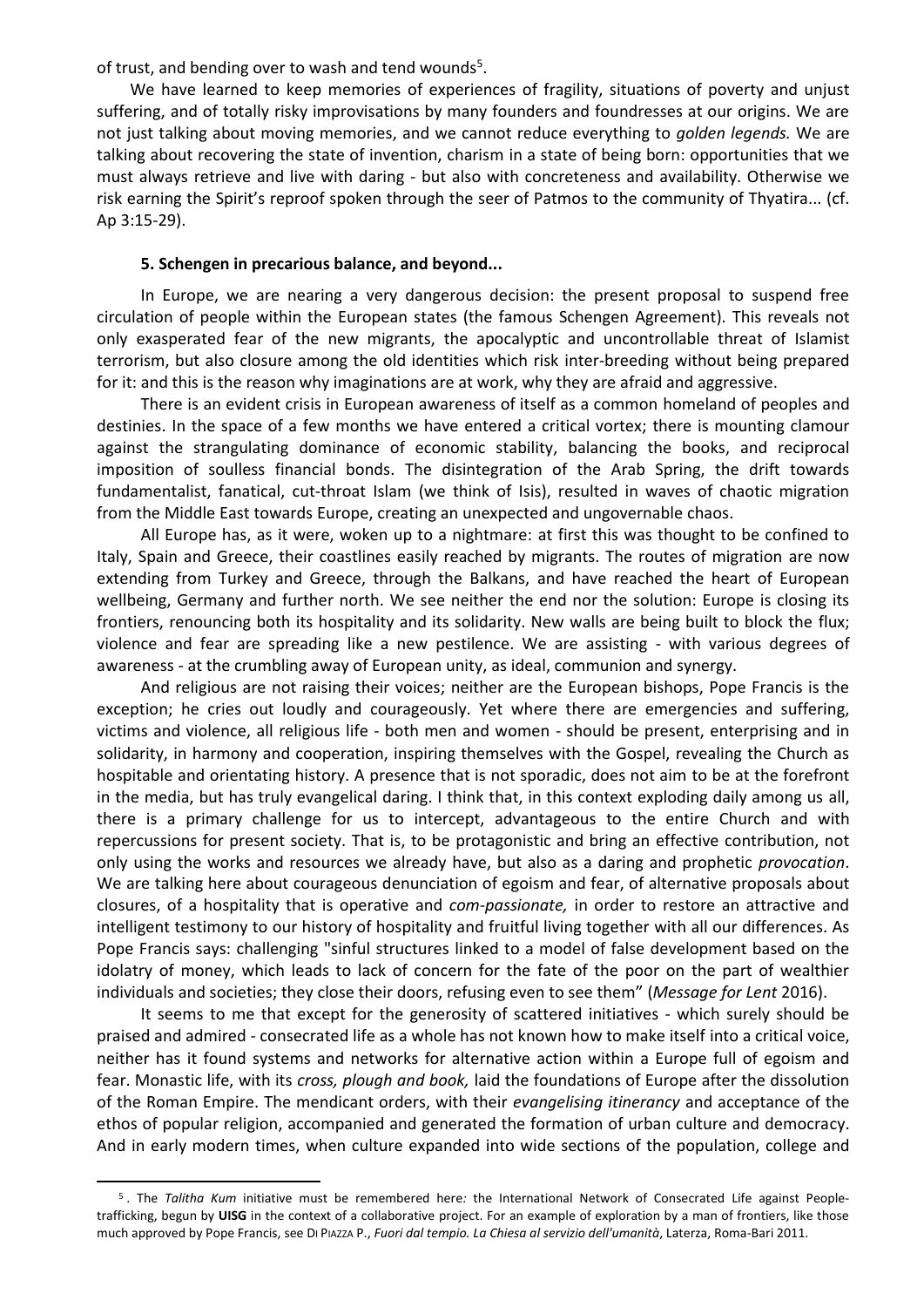school foundations were driving forces for a new civilisation. During the last two centuries, the numerous foundations of *works of charity* (education, schools, nursing, preaching, rehabilitation, etc.) created a dense network of well-earned presence, redeeming the negative effects of the first industrial revolution. A precious memory, which should inspire new protagonism and new prophetic exploration, without wasting time in continuing to give life-support to situations and services that are now defunct and de-culturated.

Today we are already at the third or fourth *industrial revolution*. But we are just at the dawn of a disrupting *hybridisation* of primary local cultures within states and frontiers. The more than 200 million migrants today will increase beyond measure in the next few decades, according to realistic estimates: and they will bring with them more than seas of tears and the bloody scars of violent destruction. They will bring the resources of their cultural diversity, vast problems of integration, and new epochs of miscegenation, as already happened with the *barbarian invasions* of the fifth to ninth centuries in the Middle Ages. And then this was repeated in other contexts, particularly in America in the nineteenth and twentieth centuries with the various waves of migration from Europe; only now has a form of miscegenation and multicultural amalgamation been accomplished. For us in Europe, a creative and fruitful synthesis will take place only slowly, and a new civilisation will be born in a form unimaginable to us today. It will take many decades, if not centuries, to arrive: but for now we are in great tribulation and a reaction that is bewildered and apocalyptic.

# **6. Re-discovering the "state of invention": for our future in Europe**

Those who experienced religious life before the Council know well from experience the extent of the upheaval produced by the Conciliar stimulus to realise the requested *suitable renewal*. More important still was the renewal of the great categories of life, spirituality, theology and canon law.

The Council was a supreme example of the complex relationship between continuity and discontinuity. Its responses to challenges and suffering, to traumas and utopias of that time - fifty years ago, but it seems like centuries! - are only partly suitable for our situation today. But its practice of the art of living the critical [contemporaneity](http://it.bab.la/dizionario/inglese-italiano/contemporaneity) of the faith is still valid and inspiring<sup>6</sup>.

We have to rediscover the *state of invention* which made those years truly boil and effervesce. And perhaps the papacy of Francis could offer a new opportunity for exploration and invention: strategically he has for us, the consecrated, a particularly inspiring interest. Indeed, he touches the most sensitive chords of our ecclesial mission<sup>7</sup>. Not that we want to take over his initiatives, but to participate in his ecclesial project as protagonists, freeing ourselves from certain apprehensions of chaos and apocalypse that paralyse all of us at times. We tend to feel too sorry for ourselves!

"This sickness will not end in death" (Jn 11:4). There needs to be a new docility to the Spirit: God seems to be waiting for us at the roots, as Rilke said: perhaps the crisis is not only about aims, but about foundations. We cannot keep the *charism* and the *following* in old wineskins, even if they were made in the post-conciliar decades under the illusion that they would be long-lasting. There are many questions to touch on, and they are fundamental ones. I have chosen to speak only on certain themes, to call for an exploration of the horizons in a spirit of listening and collective discernment.

# **7. The** *living Word* **for the renewal of following and prophecy**

We all know well that returning to the centrality of the Word in the life of the Church was one of the great innovations of the Council. Today, we recognise *Dei Verbum* as one of the key points of permanent influence, and the most decisive of the conciliar reforms. It is also true for consecrated life, called by the Council to have a *daily familiarity* with the Word (PC 6; DV 25)<sup>8</sup>.

7.1. *Centrality of the Word.* A new spirituality flowered from this renewed familiarity: and will always flower from it: "This primacy of holiness and prayer is inconceivable without starting from a renewed listening to the Word of God" (*NMI*, 39). It is expressed above all by the widespread recovery of the ancient practice of *lectio divina*. Though having various names, according to places and

<sup>6</sup> . Cf. LECRIVAIN PH., *Une manière de vivre,* cit., 100-124.

<sup>7</sup> . 3 circular letters from the CICLSAL echo this and suggest ways forward: *Rejoice* (2014), *Scrutinize* (2015), *Contemplate* (2015). Their dialogue and mystical style was welcomed and appreciated.

<sup>8</sup> . An evaluation by GARCIA PAREDES J.C.R.-PRADO AYUSO F. (ed.), *A la escuela de la Palabra*, Claretianas, Madrid 2008.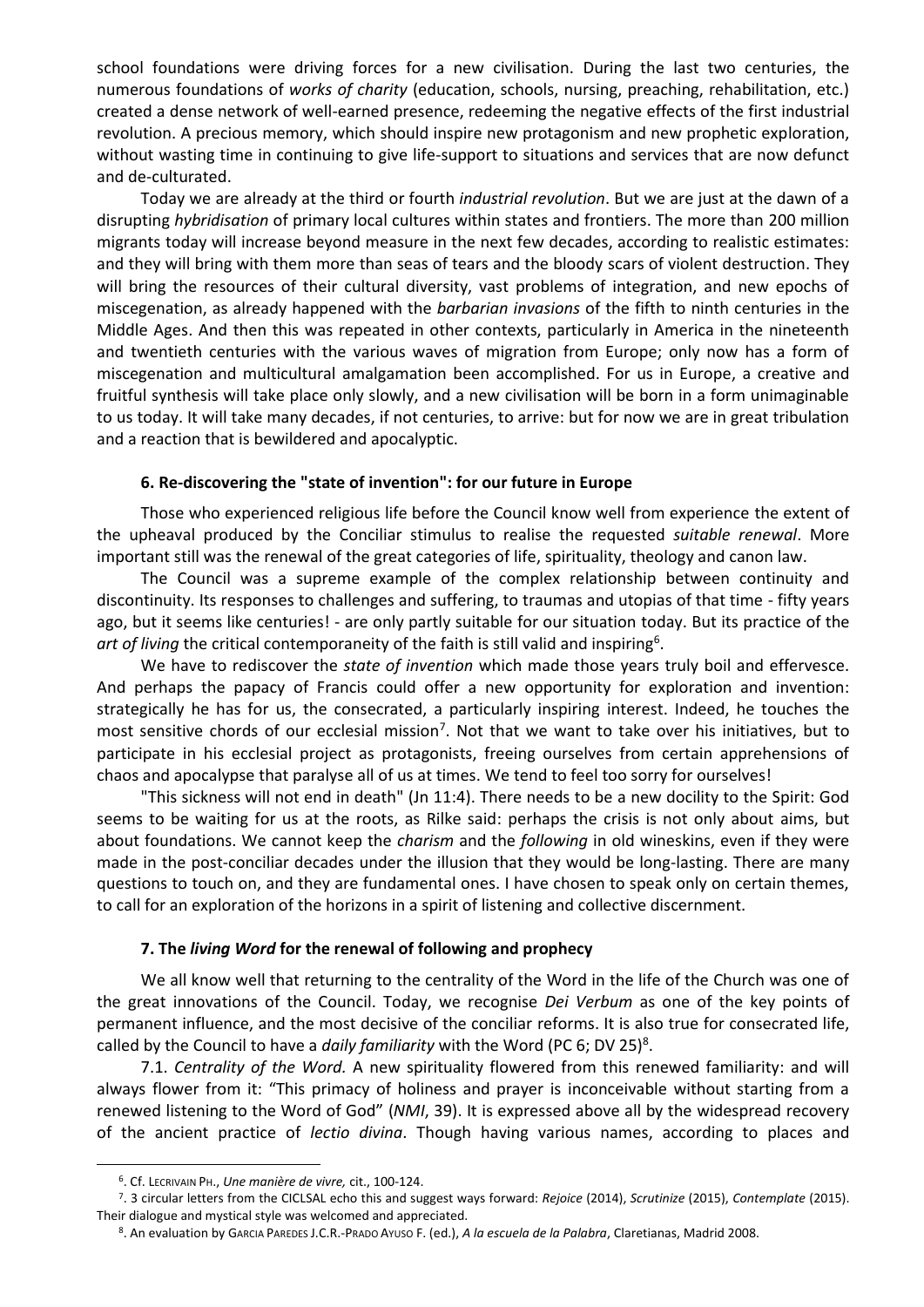experiences - *prayerful reading, biblical meditation, bible encounter*, *prayed listening, etc.* - it is to be maintained, taught in formation, practised, and even shared with groups of laity who practise it<sup>9</sup>. But the centrality must also express itself in many other ways: as *Verbum Domini* (2010) described in detail, in reference to forms of life, to ministries, and to evangelisation (parts 2 and 3).

From this familiarity must come the process of purification of many practices of piety widespread in religious houses, especially those for women. Even now, unfortunately, baroque forms, sentimental forms without any real substance are strongly persistent. The process has to be carried forward. All living and onward-going spirituality must be nourished at this "pure and perennial fountain of spiritual life" (DV 21). "The creative and liberating Word which took a body in Jesus Christ, then in the Scriptures, does not cease to incarnate itself in those who live by his Spirit" (P. Claverie). It is to be remembered that only putting the Word *into practice* makes an obedient and fruitful listening possible, otherwise we have *gnosticism*.

We are talking about rediscovering or reinserting this centrality into the charismatic inspiration of foundation, or at least to approach it today with vigorous awareness, and live it as a "work of truth" (1Jn 3:18). *Vita Consecrata* stated: "From meditating on the Word of God, and particularly on the mysteries of Christ, is born (as spiritual tradition teaches us) intensity of contemplation and enthusiasm for apostolic action… From *frequenting the Word of God,* they (the founders) drew the light necessary for that individual and community discernment which helped them to seek the ways of the Lord in the signs of the times. They thus acquired a *sort of supernatural instinct* which enabled them not to conform to the mentality of their time, but to renew their own minds in order to "be able to discern the will of God, to know what is good, acceptable to him and perfect" (Rm 12:2) (VC 94). This is a truth that should not only be praised but also re-learned, for a contemplative and active discernment.

A regression is taking place, a return to old rituals and a spurious form of *pious exercises*, maybe inspired by supposed apparitions of Our Lady or messages from the saints, also strange vestments, baroque devotional rituals and old prayer formulas taken up again with fanaticism and without theological or liturgical criteria. Here we need to have the courage to impose a healthy liturgical theology. In these tendencies, the centrality of the presence of the Word of God is considered "protestant mania" (!), and archaic formal rituals and the number of candles are preferred to the living Word of God.

7.2. A *prophetic following of Christ***.** The Council asked all religious - but logically, it is true for all Christians, (cf. GS 22) - to rediscover their identity in an authentic "*following of Christ as proposed in the Gospels"* (PC 2a). This was the first and decisive criteria of the *renewal* to be undertaken. This is not one criterion among others, but the *primary* one (*principium*, as the Council says) that towers above and is the foundation for all others; it judges and justifies the other criteria. Pope Francis continually reminds us of this, in one of his typical uses of language: in particular, often linking the *flesh* of Christ and the *flesh of the poor.* And he also insists on moving from radicalism to prophecy: "Radical evangelical living is not only for religious: it is demanded of everyone. But religious follow the Lord in a special way, in a prophetic way"<sup>10</sup>.

Certain communities give the impression at times that the Gospel and the following of Christ are there as a sort of habit, an "honorary presidency" for the daily routine. What seems to count as their true and resonant centre is the founder or foundress and their baroque utterances, their personal objects, funeral urn, effigy, etc. The *Word* and the *following of Christ* are not convenient decorative ornaments: they are the supreme motivation for life, for living in a prophetic dynamism.

We have inherited a Christology full of emotional sentiment, baroque devotions and romanticised language. Many religious are still in a Christology found in parochial first grade catechism classes, in familiar devotions full of popular *pathos*. A re-interpretation of the Christological foundation, guided by the biblical Word and according to today's ecclesial awareness, is the first requirement. There is a great richness in the Christology of the last few decades<sup>11</sup>. To know and assimilate it in order to translate it into life can bring about - and has often done so - a radical purification. Christ did not found a new religion; he brought new life! (J. Moltmann). We have to insist on a return to authentic radicalism, a language centred on *the following of Christ,* that is, on him who is the *messianic prophet* 

<sup>9</sup> . Cf. SECONDIN >B., *La lectio divina. Dal monastero al popolo di Dio*, in *Lateranum*, 74(2008/1), 115-144.

<sup>10</sup> . Meeting with Superiors General (USG), 29/11/2013; also in the *Letter to Consecrated People*, II,2.

<sup>11</sup> . For a review of Christological research: SESBOÜÉ B., *Les "trente glorieuses" de la christologie (1968-2000),* Lessius, Brussels 2012.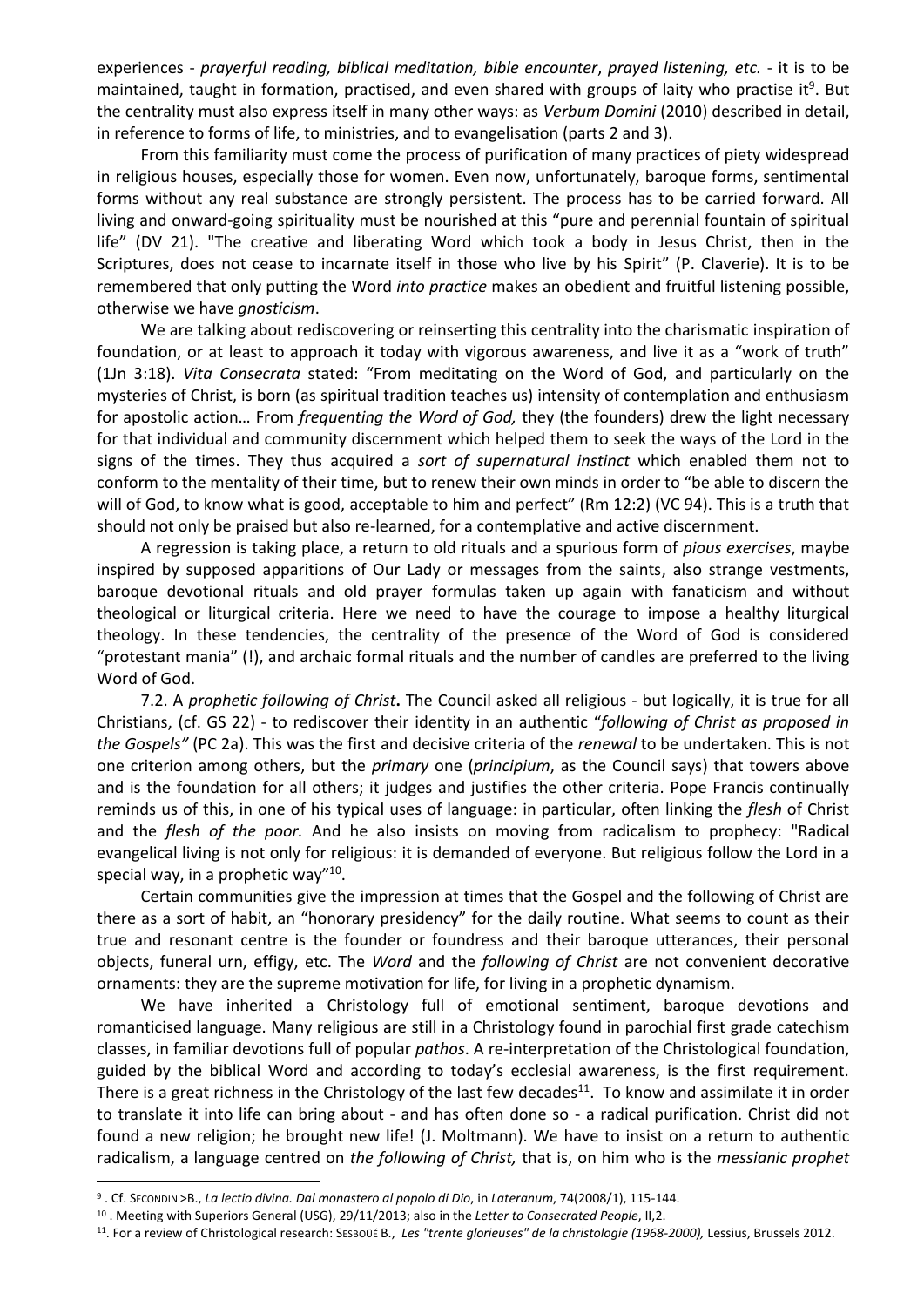of the poor $^{12}$ .

The intentions and projects of founders and foundresses have to be read in the new light of the Word, rediscovering an evangelical and biblical wisdom that has been obscured by cultural manipulations. We have to learn to identify a "masked" religiosity (like Paul at Philippi with the woman seer) and not identify it with the faith that heals. The exile of the Word from normal Christian praxis (result of the post-Trent ban on reading the Bible) is still producing harmful effects. We have to continue to lay foundations: and ecumenical dialogue, especially in the context of a lively evangelical protestant presence, has a valuable source here, as *Vita Consecrata* said: "Sharing of the *lectio divina* in the search for the truth, a participation in common prayer…are actions pleasing to our common Father, which show the will to journey together towards perfect unity along the path of truth and love" (VC 101). Last week, in the basilica of St Paul, Pope Francis reiterated: "Conversion means allowing the Lord to live and work in us. For this reason, when Christians of different Churches listen to the Word of God together, and seek to put it into practice, they take truly important steps towards unity".

7.3*. School of prophecy.* This rediscovery of the primacy of the Word in the truest intentions of the founders was accompanied by the regaining of the *prophetic* outlook for consecrated life. This is no consoling, devout, individualistic listening to the Word, but a familiarity that kindles hearts and projects for God's designs as manifested in his Word. "True prophecy is born of God, from friendship with him, from attentive listening to his Word in the different circumstances of history" (VC 84). From listening to and meditating on the Word, we pass to prophecy in gestures and choices, in denunciations and proclamations, in exploration of new ways and new models of mercy and communion.

There was a time in the Council renewal when to speak of *prophecy, prophetic nature* and *prophetic function* caused some anxiety, even at the highest level. Especially if *prophecy, poverty* and *martyrdom* were associated. But after the Synod of 1994, and the exhortation *Vita Consecrata,* with a lengthy section entitled, "A prophetic witness in the face of great challenges" (nos. 84-95), all suspicion vanished. That "section" widened the horizon of the *prophetic testimony* of consecrated life to include martyrdom, the three vows, fraternal life, spirituality, liturgy and also *lectio divina*. Caution was cast aside!<sup>13</sup> Many perhaps never noticed: the magisterium does sometimes truly *anticipate*.

Today, Pope Francis has many times reiterated that religious must *be* prophets, not play at being so: "The prophecy of the Kingdom is not negotiable. The stress has to be on being prophets, not playing at being prophets", in the famous interview with A. Spadaro, published in C*iviltà Cattolica*. Again he repeated: A religious must never renounce prophecy!"<sup>14</sup>

Christological and evangelical writings today put more emphasis on *mercy, prayer, vigilance, tenderness, reconciliation, sobriety, justice and charity:* all values that our three classic "evangelical counsels" (chastity, poverty, obedience) seem not entirely to evidence. Might we deduce from this that the classic "triad" (going back to the 13th century *tria substantialia*) could be reformulated for a new cultural challenge? Pope Francis frequently speaks of mercy, tenderness, closeness and service as binding evangelical expressions of the *following of Christ*. Could we speculate on a different choice in the "profession of the evangelical counsels"?

Would it not be very valuable - at least equal to those values expressed by the profession of the three counsels - to make profession today of *mercy* in a world of violence, of *reconciliation* in a world divided and unjust, of *sobriety* in a world of senseless waste, of solidarity and empathetic *relationships* in a world of embittered individualism? Some new communities "profess" only chastity and communion of goods, others insist on solidarity with the poor (*conviventia cum pauperibus*), others are characterised by ecological solidarity or "horizontal" fraternity, or a therapy of humanisation. Is only one of them admissible as a "fourth vow"? Or is it permissible to think that these proposals give a clearer "challenge" to present idolatries, and so have a more provocative "evangelical" impact? Does the *theological anthropology* implied in the three classic vows still correspond to *our anthropology,* to present cultural sensitivities, and still speak to a digital culture and a virtual world? I have a number of doubts about this.

<sup>12</sup> . Cf. MOLTMANN J., *La via di Gesù Cristo. Cristologia in dimensioni messianiche*, Queriniana, Brescia 1991.

<sup>13</sup> . See my comment on exhortation in the book: *Il profumo di Betania,* 94-106: *L'indole profetica della vita consacrata. Una prospettiva tradizionale rivisitata.* A series of reflections: ALDAY J.M. (ed.), *I religiosi sono ancora profeti?,* Ancora, Milano 2008.

<sup>14</sup> . I dialogue with USG, 29/11/2014.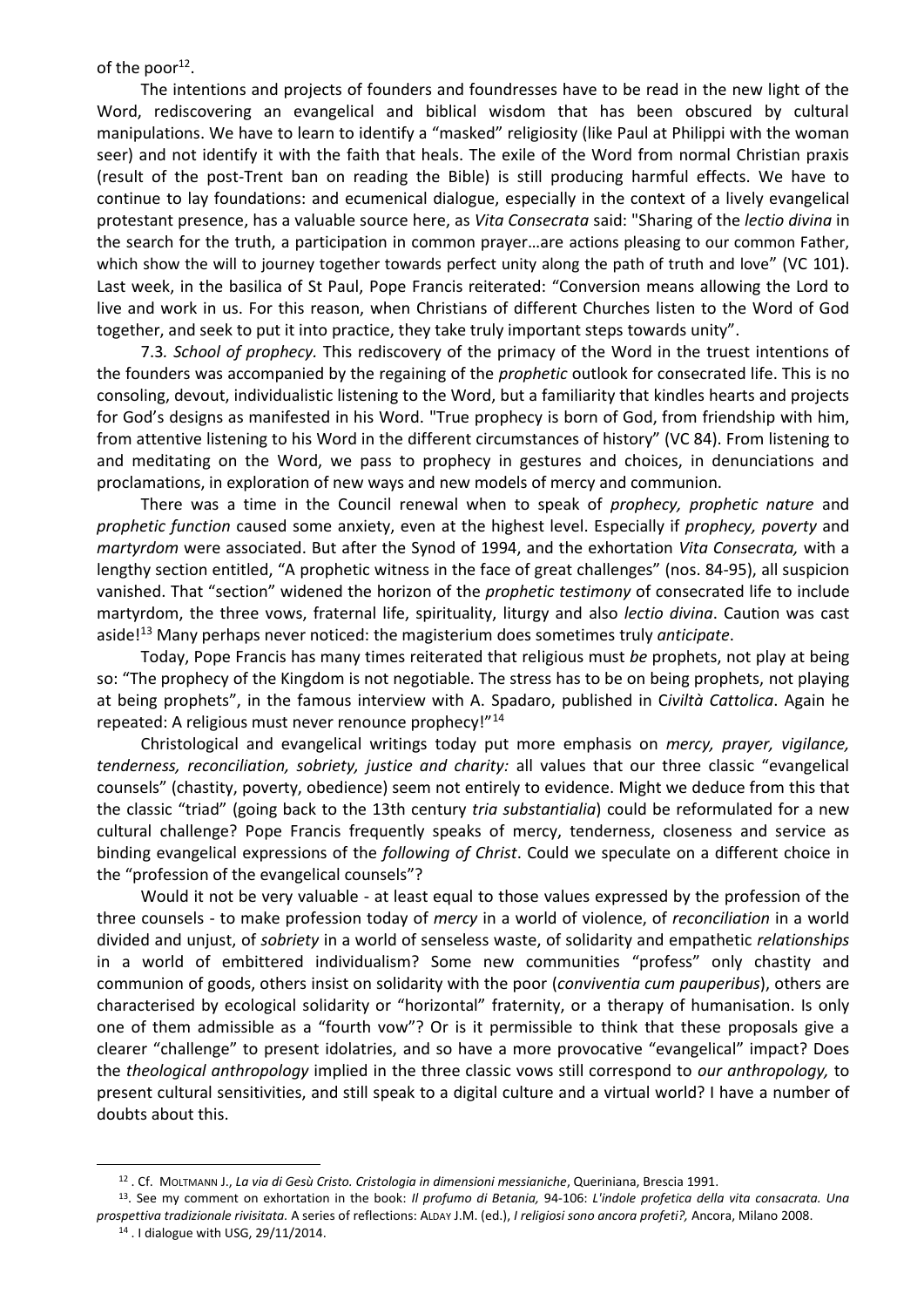# **8. Theology of the** *charism***; towards new frontiers**

Vatican Council II did not apply the term *charism* to consecrated life, but by (Pauline) allusions and citations it encouraged a similar application. The recent development of a "theology of charism" applied to religious life is an obvious fruit of the Council's stimulus. Today we possess a well-structured "theology of charism", with numerous applications and distinctions: *charism of consecrated life, charism of the founder/foundress, charism of the institute, personal charisms, charismatic families, etc.*<sup>15</sup> .

8.1. *Evident advantages.* This interpretative key has helped all institutes to re-interpret their fundamental identities in a dynamic way; planning for the future, not merely accumulating. Large historical institutes and smaller groups alike have found that this principle gives them a possibility of interpreting themselves. Moreover, the terminology, if used well, helps to interpret the historical events of various institutes, their crises, their frequent urges to reform, as creative periods in specific ecclesial and social contexts. But it also gives a basis for every new attempt at "re-founding" the religious family in new contexts, and for responding to new challenges and urgencies. The "theology of charism" we call on is not always genuinely founded in Christology and pneumatology, it is still a work in progress. It is a pity that the word *charism* was eliminated in the latest version of canon law, for fear of being too vague: it was turned down in favour of the word *patrimony* (c. 578). But *abusus non tollit usum*!

Certainly, this interpretive category was an effective instrument for putting energy and discernment, project-making and inventiveness into motion. Faithfulness to the charism lives by purifying the identity of cultural layers that are no longer fruitful or meaningful on the level of evangelical radicalism. We live, under the guidance of the Spirit and of its pastors, by exploring *new ways* towards a fruitfulness that is innovative, not merely repetitive. As Pope Francis says, "The charism is not to be preserved like a bottle of distilled water; it should courageously be made to bear fruit, as it confronts present reality, cultures and history"<sup>16</sup> .

8.2. *Heuristic resources.* The "charismatic project" of an institute is not the sum of its deeds and works. Neither is it crystallised in events or foundational texts, or in the edition of the *Constitutions*. It has a deeper dynamism, a mysterious impulse which needs to continue to be incarnated, which is guarded like a *flame* or a genetic inheritance. If it is to be true and living, scrupulous research in the archives is not enough, an idolising *evocation* of its memory is not enough: what is needed is the charismatic art of exploration, and commitment to inculturation. Institutes are "communities of narration"; they know how to narrate together, in their different ways, God's care and his still incomplete designs entrusted to our hands. When the whole emphasis is on the *founder* as an icon of the charism, and the supposed model, the theology is not healthy. Vigilance is needed for there truly to be "a credible presence of the Holy Spirit" not solely based on "usefulness and suitability in the field of action... or ambiguous devotional phenomena" (MR 51).

The Holy Spirit does not abandon the charisms to their own devices; as giver and interpreter he works continually to prevent us confining our schemes of interpretation in sacralised formulas. Neither must we imagine that a charism can be monopolised by a group and then contrasted with other charisms, or even isolated in the Church as an elite group. The charism is given to the Church through a man or woman, and remains ecclesial by its very nature and purpose - a radical dedication to Christ and the Gospel and in history. It is "an experience of the Spirit" transmitted to its disciples to be lived, safeguarded, deepened and constantly developed by them, in harmony with the body of Christ continually in the process of growth" (MR 11).

So there should be no *autocephaly*, no enclosure within impenetrable corrals. Fermentation is what we need, not generation of separate "little churches". The multiplication in the last few decades of forms of "family" in many institutes - with laity participating in their spirituality and activities and in responsibility for the fruitfulness of the charism (cf. VC 54-56) - demands some directives for suitable management. It is the Spirit who is making the laity co-responsible for the fruitfulness of the charism, not a concession by the institute. We need not only to indicate limits, but to give directives that will back up the Spirit and his new adventures. Many initiatives are at the "wild" stage; suitable boundaries

 $\overline{\phantom{a}}$ 

<sup>15</sup>. Cf. ROCCA G., *Il carisma del fondatore,* Ancora, Milano 2015.

<sup>16</sup> . POPE FRANCIS, *Message to the* CISM Assembly, Tivoli, 7 Nov. 2014.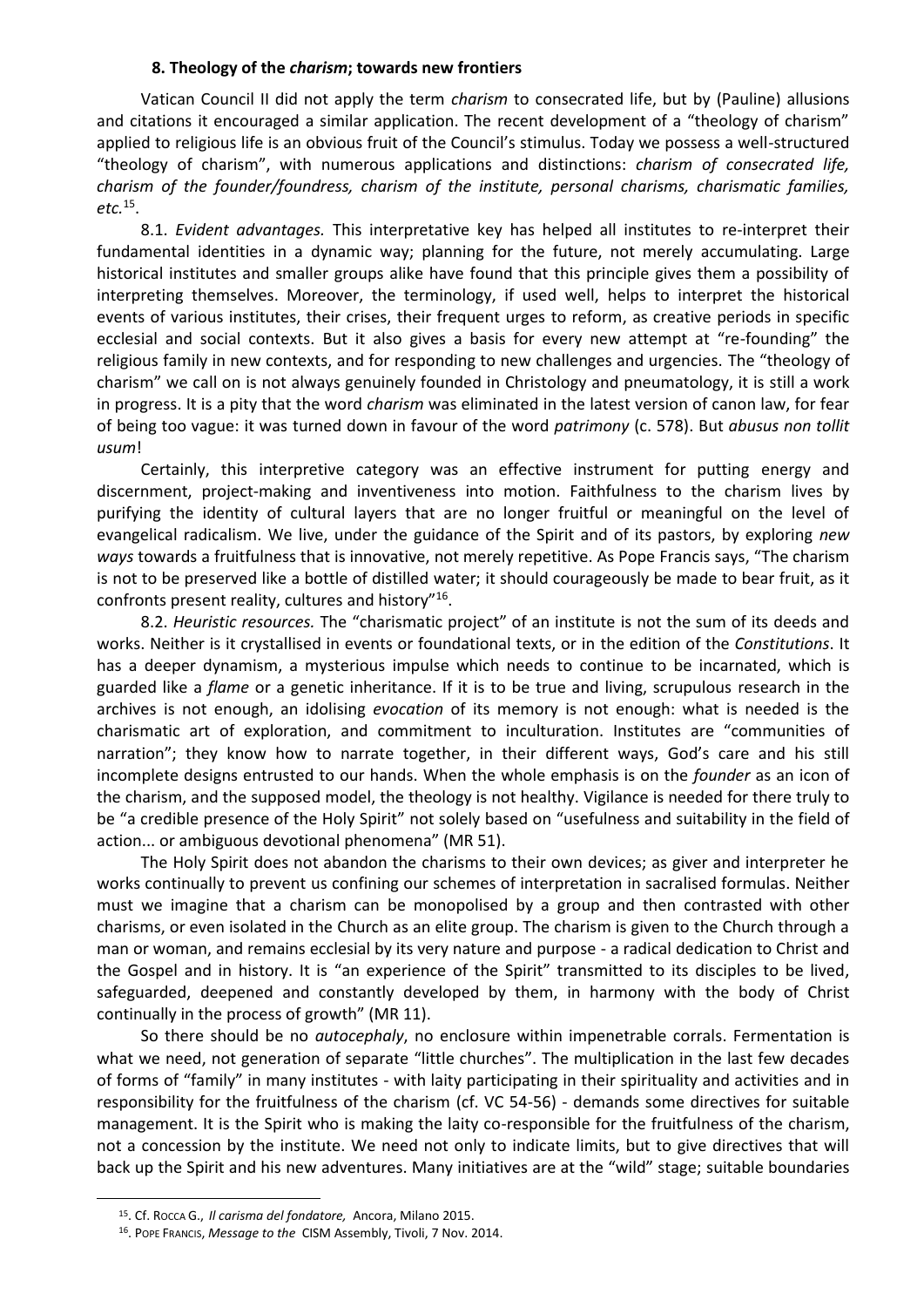are urgently needed to unite the old and the new<sup>17</sup>. We can speak of a true movement of innovative *miscegenation*, not of racial, ethnic or cultural groups, but of forms of ecclesial life, of gradual assimilation and "consubstantiality".

One thorny question is the relationship between the model of the incarnation of the charism enculturated in Europe, in a particular historical and ecclesial situation, and its fruitfulness in new and unprecedented contexts outside Europe, or even within Europe today. Its transmission is necessary and appropriate, but has to be done in a way that clearly shows the *fire of the Spirit,* evangelical intuition, "the high ideals, and the vision and values which inspired them... all the creativity it has sparked" (Letter to the Consecrated, 1). The task for the new generations is to evangelise the past experience of the charism, to rediscover the genuine and creative flavour inside a mythologized memory. We need to give them opportunities for doing this, both in the new non-European contexts and within our own Europe, with its new culture and new urgent needs.

A charism that is "hibernating" inside historical interpretation of the facts, and "sclerotic", inflexible, within sacralised works and lifestyle, is a sin against the Holy Spirit! A charism that fails to promote a widespread ecclesial "ministeriality"<sup>18</sup>, but tends to monopolise essential ecclesial values to its own advantage, (prayer, charity, Christian initiation, communion, etc.), is contradicting what Paul recommends: mutual support and up-building, *oikodomé* (Rm 14:19).

8.3. *Synergy of the charisms.* The situation of widespread weakness is carrying many religious families towards a "re-structuring" of works and aggregations; the phenomenon is obvious in all institutes. Not only are many houses and many works closing, even famous ones, but provinces, novitiates, houses of formation are uniting, together with their financial economy, communication, and many other things. They are also asking for personnel from other provinces, in order not to make closures. The situation is chaotic, solutions are often improvised and precipitate, incapacity to adapt is not accompanied with discernment; in Europe, there are thousands of religious "imported" to fill gaps, insufficiency of personnel. This is no genuine "missionarity", but activities without criteria, if not the senseless one of idolising the *works,* ephemeral glory, "tarot card evolution". Pope Francis called these imports, "artificial insemination" (1/2/16).

Why not think of putting into practice what *Perfectae caritatis* (PC 21-22) has already suggested: union, fusion between religious institutes? Unions are not made when death is at the door: two sick people do not make one healthy one<sup>19</sup>. Do it when there is still vitality, when it is possible to live an adventure of evangelical and charismatic fruitfulness.

Behind fanatical and obstinate insistence on isolating ourselves, on believing ourselves to be "unique and unrepeatable", other issues are lurking. The houses and works we are no longer capable of administering are being eyed by spurious "benefactors". While they give the appearance of coming to help, counsel and protect, they are plotting for their own interests. And many institutes find themselves in trouble! Why not encourage *synergy, federation, association, fusion -* and even *union?* Many situations are absolutely lifeless and unevangelical: can we allow them to go adrift, without resources, in palpable sadness, alone and in agony?

8.4. *The crisis of apostolic works.* These are the glory and the torment of every institute. Someone has called the innumerable *apostolic works* "the epiphany of the industrial revolution"(G. Canobbio), as if they were (for example) medieval military Orders, or the *Monti di pietà* (institutional pawnbrokers) of the Renaissance. There are other revolutions today. Certainly, in developing countries they still have a fundamental role. But in advanced countries, and where welfare states provide many of these services, the question arises: do they still make any sense? They were courageous and effective responses to certain deficiencies and urgent situations of the past - from schools to assistance, from education to prevention, etc. Today they have lost much of their usefulness and plausibility.

It is not enough today to say that they are well-managed, that they give a good service, that they are means of passing on Christian principles, etc. It has to be recognised that they are trying to respond to requests that nobody is making, to sustaining the *élite,* who then behave according to principles that are far from Christian. At times, their structures are so complex and heavy that they are crushing the

<sup>17</sup>. Cf. our work *Abitare gli orizzonti,* cit., 164-201,245-261.

<sup>18</sup> . Cf. CICLSAL, *Religious and human promotion* (1980), 6.

<sup>19</sup> . According to not recent statistics, from 1960 to 2009, CICLSAL has approved the disappearance by fusion/association of 370 institutes; at the same time it has approved 469 new ones (secular institutes included).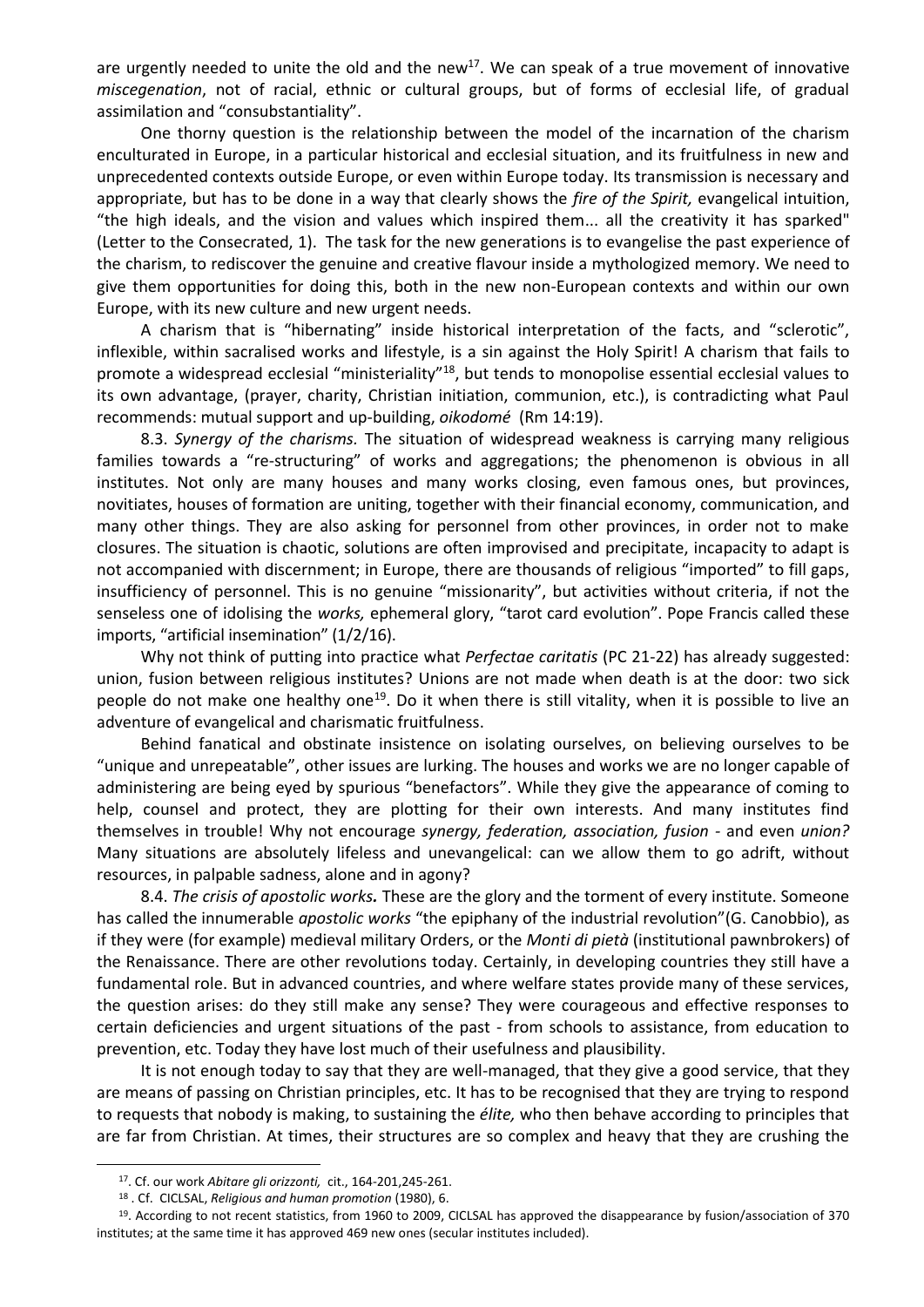few religious still at work in them, fuelling a deep discomfort and causing problems. We end up with real "human sacrifices" for the love of honour and glory, greediness for gain, and social vanity.

We are not talking about recycling these enormous edifices into religious agritourism at modest prices, or into holiday homes for religious tourism - as has happened in many places, Rome in particular - but of sending people back to the roots of their consecration to evangelical radicalism. Because in these huge works there is no trace of the gospel, no transparency of God. Often there is no desire for authentic testimony: everything is rolling around, suffocating for lack of air… The problem is not only one of administration and efficiency; it is something deeper; how evangelical is all that we want to testify through these works? And if it was evangelical in the past, how is it perceived today by those who guard and judge it?

Could not Pope Francis's call to go out to the peripheries open a new period of *re*-*foundation*, in order to explore new, courageous and daring initiatives of apostolic service, of presence among the poor, of companionship in the name of the Lord and his Gospel? The means adopted in the past have done much good, and have become a culture of reference. And the state has learned to take care of many services that we did first: so taking the air we breathe and the grass from under our feet. Let us not harm ourselves with our particular idolatries, but recognise that it is the work of the Spirit blocking our accustomed paths in order to open new ones towards many an unknown "Phillipi". In fact, there are many areas, urgent situations and sufferings the state does not know how, (or wish) to deal with. Recovering the charismatic fire of their origins, many institutes may be able to invent something, "going outside the gate", passing from the sadness of fatalism to joy in the creativity of charity. God is waiting for us "elsewhere"; he asks for a "far-sighted" spirituality, one that sees beyond, sees through, for a testimony that is not only efficient but also generative and explorative. Crisis will be turned into opportunity for a better humanity, to fill the empty, sated and egoistical soul of Europe.

### **9. "***Fraternity"* **Church: an alternative model**

 $\overline{a}$ 

We all know that the *spirituality of communion* is one of the key points of Council impetus, though not in an intimate and romantic sense. But the Council also used other words and images, offering us a rich ecclesiology. In particular, perhaps its image of *the people of God on a journey* was the terminology most appealing. Today, the magisterium of Pope Francis has recovered the centrality *of the people of God*, with its religiosity, its sufferings, its utopias, and its *sensus fidei*: "The people of God possess an infallible instinct in recognising good pastors and distinguishing them from mercenaries" (*Audience*, 23/11/2014).

Different sensitivities and different cultures have different interpretations of what they read. And the same words, in different cultural contexts, can acquire power and meanings unknown in other places. The preference of the 1985 Synod, also of Benedict XVI, for *Church communion* was not free from theological and ecclesial concerns linked to the crisis about identity and unity of the Christian West. The expression "people of God", besides being conciliar, has a special existential and theological depth because he comes from the Church of Latin America. Similar vocabulary used in an Asian context will resonate differently; used in Europe or in Africa, it will have yet another meaning.

Both Benedict XVI and Francis like to use the term *fraternity*<sup>20</sup>. I am going to employ this term. And from this ecclesial viewpoint we can draw inspiration to develop some applications to consecrated life.

9.1. *Fraternal life.* Those of us who are older remember the concept of *common life* in the canon law of 1917, the prevailing and visible rigidity, the meticulous and scrupulous *regular observance.* PC 15a has a quite different vision when it speaks of *fraterna conversatio (living together as brothers)* and asks us to put stress on the *vinculum fraternitatis,* the bond of brotherly love. The new Code is moving in the same direction when it speaks of: *fraternal life proper to each institute… fraternal communion* (can. 602). This means more than moving on from an old interpretation, of overcoming the former rigid and de-personalised model. We are talking about a model of *Church*, which consecrated life intends to propose and make visible. A Church of fraternity, dialogue, proximity, service and co-responsibility.

<sup>20</sup>. Cf. RATZINGER J./BENEDICT XVI, *La fraternità cristiana,* Queriniana, Brescia 2005; POPE FRANCIS, *Fraternity, the foundation and pathway to peace,* Message for the World Day of Peace, 1st January 2014; cf. DIANICH S.-TORCIVIA C., *Forme del popolo di Dio tra comunione e fraternità*, San Paolo, Cinisello B. 2012.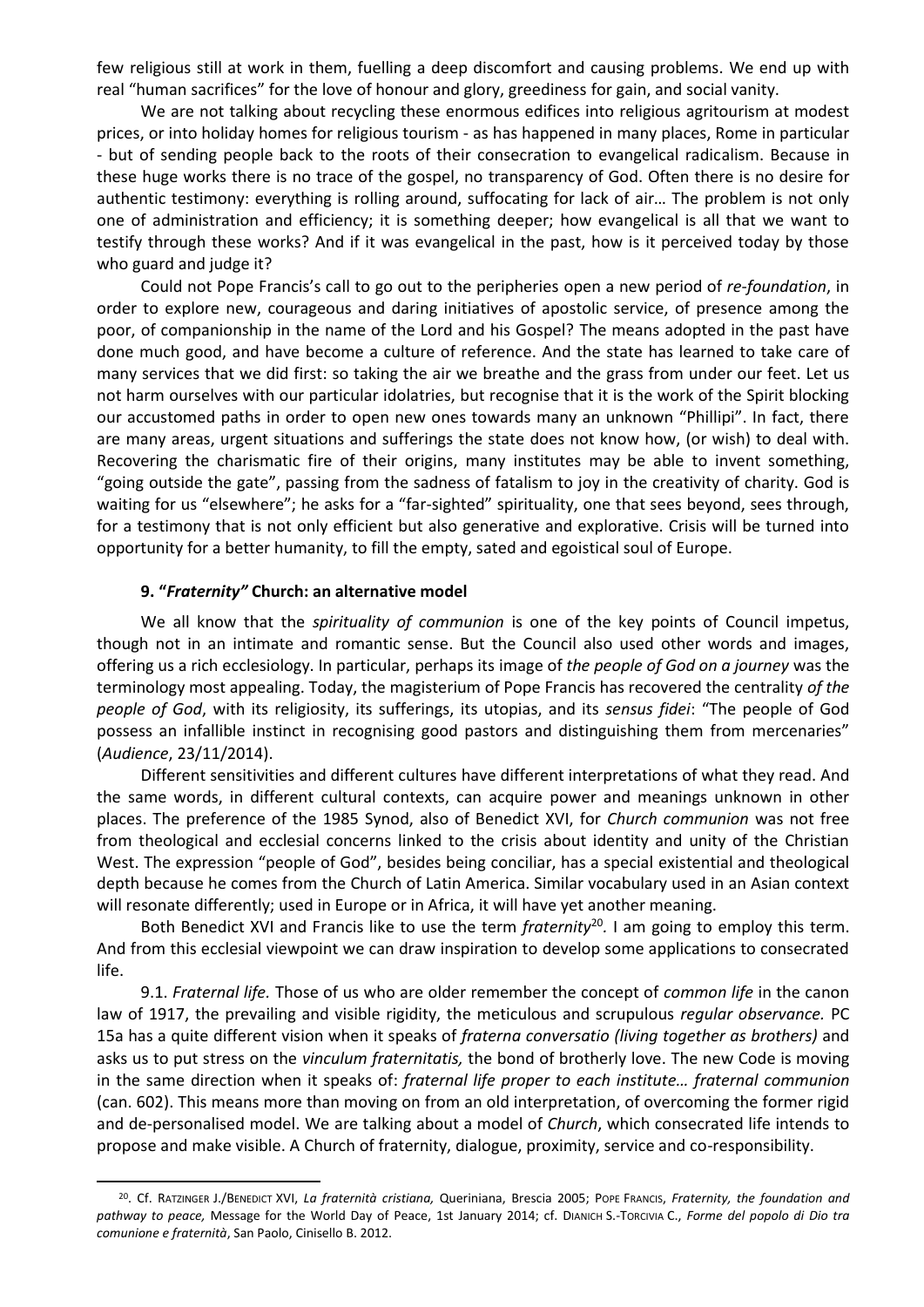This is not a modification of language, but of substance. Even if it is difficult to foresee the juridical consequences, and to modify institutional models - or at least open them up to new growth. These days there have been many attempts by the consecrated to live experiences of *fraternity*; many groups have been inspired by the attractiveness of simple, flexible, warm, prayerful, willing-to-dialogue fraternity during these years. But I would like to go a step further. We have to go wider than these phenomena for a new ecclesiology.

*Life in fraternity* can be proposed as a model for the Church. It has always been so, from Basil to Francis, from Augustine to our present experience. *Fraternity* is not a romantic illusion, a generous and pious desire, but an alternative model for being Church, one that is authentic and faithful, centred on relationships that are primary, sincere, immediate and not hierarchical. And at the same time open to differences of culture and to synodality<sup>21</sup>. In this it would be better to have recourse to the pluralistic and missionary community of Antioch in *Acts,* rather than the too close-knit, monocultural and narcissistic one of Jerusalem<sup>22</sup>.

9.2. *Workshop for interculturality***.** Communities where people of different origins, cultures and languages live together and collaborate are multiplying quickly. In the past, this was very rare. Today, this phenomenon, once occasional, is becoming planned, necessary and popular. So we need to manage it, not merely endure it: there will have to be much re-thinking. But it is not enough to be together in the same house to overcome barriers and mutual incomprehension. The community has to assume the task of permanent conversion, of *inventing* a new model for living together: "so that for all it proves of mutual assistance to fulfil their vocation" (can. 602).

This imposes a new way of living and exercising *leadership*: diversity must not be concealed for fear of compromising unity; diversity must not be emphasised to the point of fragmenting everything for fear of wounding somebody. The leader must have the art of *motivating* diversity to become synodality, synergy, the dynamic of collaboration and co-responsibility. The classic conception of superiors as city policemen channelling the traffic of regular observance is no longer viable. They must see their responsibility to live a reconciled diversity - not as a mere bringing together of diversity, but as a "conviviality of differences". Making everything converge in projects, aims and initiatives, just as in prayer, co-responsibility and solidarity.

There do exist many inter-cultural and multi-cultural communities, but they lack a mutually contemplative outlook, the desire to make Church together, and the commitment to being workshops of *hospitality in solidarity* through networking. This is because we are used to operating closed systems, with standard procedures for efficiency and functionality. But the religious community is not a business company and cannot live on schemes produced by "external directors". It has to be capable of governing itself, managing its own internal dynamics. The fundamental problem is that those holding responsibility have no tested models for this mentality. They serve fraternity with unmodified codes of experience and membership. Synodality and *koinonia* should not be equated with a continually simultaneous presence, with everyone being punctual at the hour appointed, with a formless levelling down; and certainly not with mutual indifference for the sake of peace.

It is more difficult, if not impossible, when we are dealing with complex activities/works which are required to give more functional management than inspired orientation from *leadership*. Too often, superiors of international houses seem to exercise the role of hotel managers who offer shelter after payment has been made, not that of the Samaritan who descended from his mount and bound up wounds… (cf. Lk 10:34). This new role does not call for extemporisation; what is needed is for the heart to have resources of empathy and service, to make persons the object, not the organisation. This is not automatically given with a canonical appointment ...

9.3. *A poor Church for the poor.* This expression of Pope Francis became famous after his meeting with journalists a few days after his election. In these 35 months of his pontificate, we have seen that it truly is a fundamental option, and it continually emerges in his actions and his exhortations, in the

<sup>21</sup>. Cf. CICLSAL, *Fraternal life in community "Congregavit nos in unum Christi amor"* (1994). Very inspiring for fraternity is the recent document of the CICLSAL, *Identity and mission of the religious brother in the Church "And you are all brothers" (Mt 23:8),* LEV, Città del Vaticano 2015.

<sup>22</sup> . I have already elaborated on this idea in: *Abitare gli orizzonti*, cit., 136-163; anche in AA.VV., *La vita fraterna inizio di risurrezione,* Gabrielli, S. Pietro in Cariano 2010, 31-75; *De Jérusalem à Antioche. Repenser le modèle biblique de la vie consacrée*, in *Vies Consacrées*, 77(2005-3), 174-195.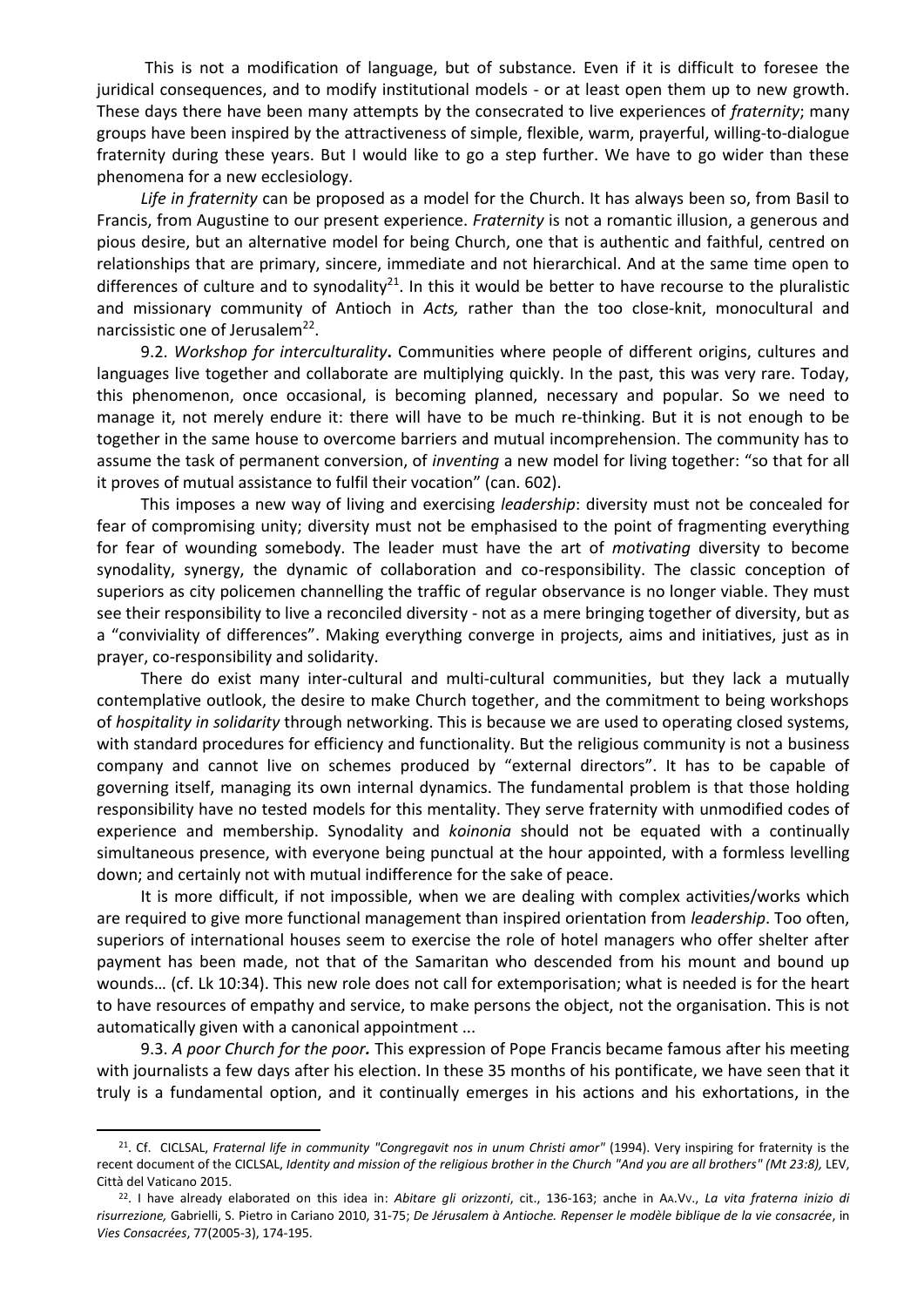pungent criticisms he loves to make, and in the concerns he expresses. In his apostolic exhortation *Evangelii Gaudium,* we notice this theme running through the entire text, because he is convinced that "God has a special place for the poor in his heart" (EG 197). He wants "a Church go out from herself, keeping her mission focused on Jesus Christ, and her commitment to the poor. God save us from a worldly Church with superficial spiritual and pastoral trappings! This stifling worldliness can only be healed by breathing in the pure air of the Holy Spirit who frees us from self-centredness cloaked in an outward religiosity bereft of God" (EG 97).

The entire history of consecrated life is marked by this centrality, expressed in various ways according to circumstances and emergencies. St John-Paul II stated that "serving the poor is an act of evangelization, and, at the same time, a seal of Gospel authenticity and a catalyst for permanent conversion in the consecrated life" (VC 82). All reforms in the thousand-year history of consecrated life have a decisive fulcrum in their choice of poverty and the poor. And today, the situation of poverty, the poor and marginalised has many facets, according to places and contexts. But it is both a challenge and an opportunity, and there is need to resume that inventive protagonism which we so praise in our past<sup>23</sup>. It is all a question of love and of qualities of relationship: "Those who have little love see few poor around them". Mercy is genial, intuitive - and creative.

But the response, or responses, cannot simply be works inherited from the past, though still meaningful and necessary. New solutions have to be invented, new "works" launched as responses to new emergencies. There has to be the splendour of a life of sobriety, honesty and gratuity, without squandering. Administrations without trace of illegality, administration without stress on idolatrous accumulation. More eloquent still is a choice of living like the poor and embracing the cause of the poor: John-Paul II recognised that "there are many communities which live and work among the poor and the marginalized; they embrace their conditions of life and share in their sufferings, problems and perils" (VC 90).

With today's "globalisation of indifference" and unethical, inhuman financial systems, we have to rouse ourselves to denounce injustices, to encourage a new alliance against the commercialised individualism of capitalism. Pope Francis gave a daring speech at his meeting with the Popular Movements (28 October 2014), when he manifested his solidarity with the poor who were protesting against the structural causes of poverty, and called for the promotion of protagonism and the dignity of those poor. He took the same tone in various meetings during his visit to South America (July 2015). He repeats, always pungently, similar things each time he encounters groups aiming to promote consciousness of the marginalised and the rejects of society.

Just as religious in the past realised how to make permanent concrete responses for the promotion of the poor and marginalised, so today they need to invent new ones. There is need for initiatives, for "getting in first" as Pope Francis would say: "Boldly take the initiative, go out to others, seek those who have fallen away, stand at the crossroads and welcome the outcast" (*EG* 24). Charisms can become obsessive fantasies or untouchable totems: but they should be "the fragrance of the Gospel" (*EG* 39). Because "Whenever we encounter another person in love, we learn something new about God. Whenever our eyes are opened to acknowledge the other, we grow in the light of faith and knowledge of God" (*EG* 272).

### **CONCLUSION**

 $\overline{a}$ 

I have dealt with some aspects only, indicating some pathways in the light of some of the great values that characterise consecrated life. Because, in today's new Europe, in precarious balance between closure and solidarity, there still may be the possibility - under the guidance of the Spirit - of evangelical testimony, transparency before God, attraction to Christ and the promised Kingdom.

We are called to inhabit the horizons and explore pathways, not simply for recycling ourselves, as much as for our survival. Those who do not anticipate the future will not find places in the future<sup>24</sup>. Religious have always been testimonies to the awaited future and anticipatory symbols of what we are all waiting for in faith: "a kingdom of truth and life, a kingdom of holiness and grace, a kingdom of

<sup>23</sup>. Cf. GUTIERREZ G.-MÜLLER G.L., *Dalla parte dei poveri. Teologia della liberazione, teologia della Chiesa,* Emi, Bologna 2013.

<sup>24</sup> . DE MAHIEU W., *Quel avenir la vie consacrée se donnera-t-elle? Ou quel avenir accueillera-t-elle?,* in *Vies Consacrées* 87 (2015/3), 209-216.